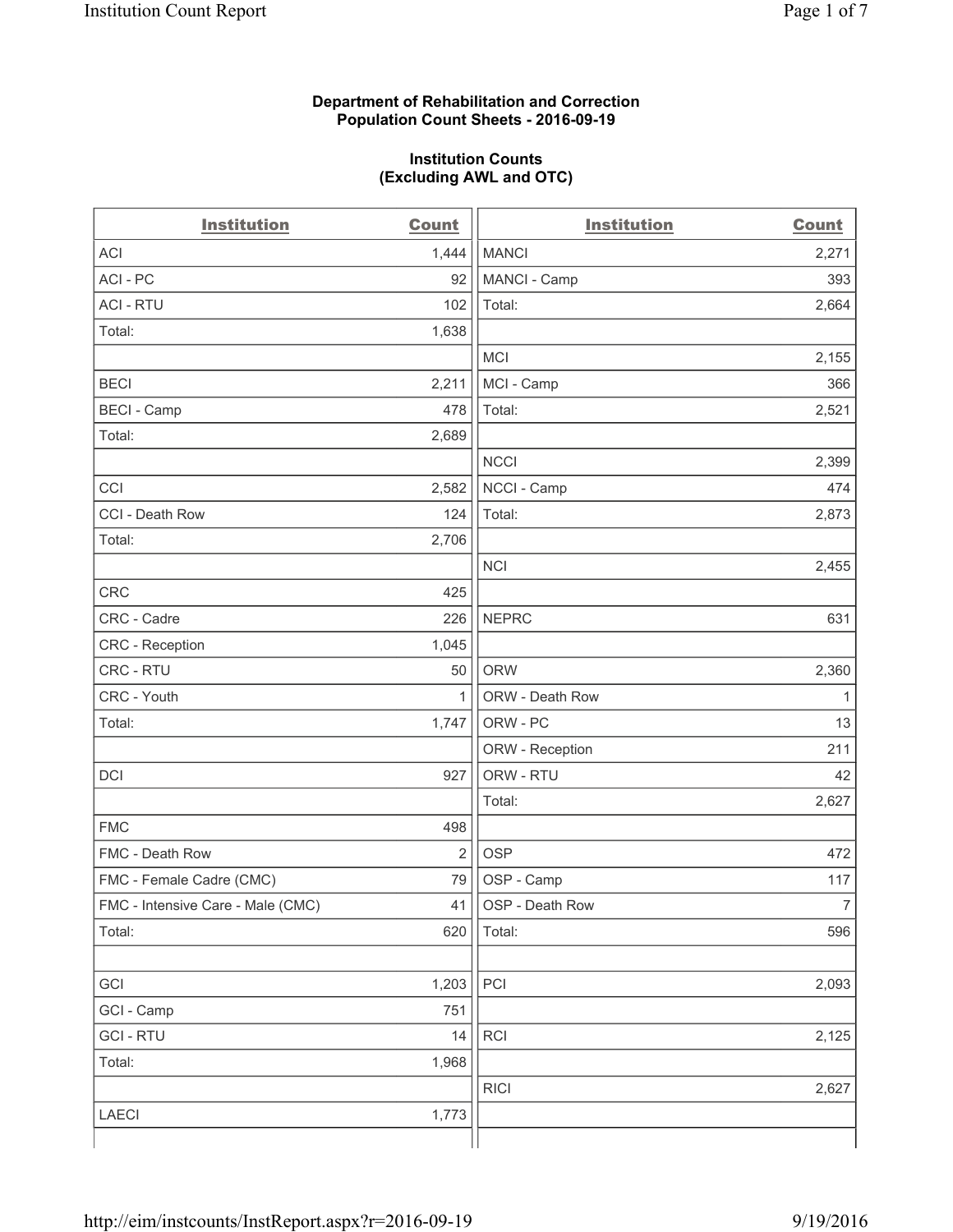|                          |       | SCI            |                          | 1,925  |
|--------------------------|-------|----------------|--------------------------|--------|
| LECI                     | 2,175 |                |                          |        |
| LECI - Camp              | 186   | SOCF           |                          | 1,182  |
| Total:                   | 2,361 | SOCF - RTU     |                          | 54     |
|                          |       | Total:         |                          | 1,236  |
| LOCI                     | 2,276 |                |                          |        |
|                          |       | <b>TCI</b>     |                          | 1,087  |
| LORCI                    | 293   | TCI - Camp     |                          | 426    |
| LORCI - Cadre            | 172   | Total:         |                          | 1,513  |
| <b>LORCI - Reception</b> | 1,191 |                |                          |        |
| Total:                   | 1,656 | <b>TOCI</b>    |                          | 1,102  |
|                          |       | TOCI - PC      |                          | 104    |
| <b>MACI</b>              | 831   | Total:         |                          | 1,206  |
| MACI - Minimum           | 1,301 |                |                          |        |
| Total:                   | 2,132 | <b>WCI</b>     |                          | 1,138  |
|                          |       | <b>WCI-RTU</b> |                          | 87     |
|                          |       | Total:         |                          | 1,225  |
|                          |       |                |                          |        |
|                          |       |                | <b>Total Population:</b> | 50,810 |

\* The Total Population includes 30 Offenders with Reason Codes 30 & 31. \*\* The Total Population includes 35 Offenders with Reason Code 0A.

# **Male Population by Security Level (Include AWL and Exclude OTC)**

| <b>Security Level</b>  |                   | <b>Body</b> | <b>AWL</b> | $(-OTC)$ | <b>Total</b> |
|------------------------|-------------------|-------------|------------|----------|--------------|
| Total Level 5          |                   | 104         |            |          | 104          |
| Total Level 4          |                   | 1,939       | 19         | 17       | 1,941        |
| Total Level 3          |                   | 12,052      | 156        | 124      | 12,084       |
| Total Level 2          |                   | 16,620      | 249        | 182      | 16,687       |
| Total Level 1          |                   | 15,603      | 166        | 107      | 15,662       |
| <b>Total Death Row</b> |                   | 134         | 3          | 0        | 137          |
|                        | <b>Total Male</b> | 46,452      | 594        | 431      | 46,615       |

#### **Female Population by Institution (Include AWL and Exclude OTC)**

| <b>Institution</b>       | <b>Body</b> | <b>AWL</b> | $(-OTC)$ | <b>Total</b> |
|--------------------------|-------------|------------|----------|--------------|
| <b>DCI</b>               | 927         | 11         | 10       | 928          |
| <b>FMC</b>               | 25          |            |          | 25           |
| FMC - Female Cadre (CMC) | 79          | ◠          |          | 80           |
| <b>NEPRC</b>             | 631         | 15         | 5        | 641          |
| <b>ORW</b>               | 2,360       | 48         | 25       | 2,383        |
|                          |             |            |          |              |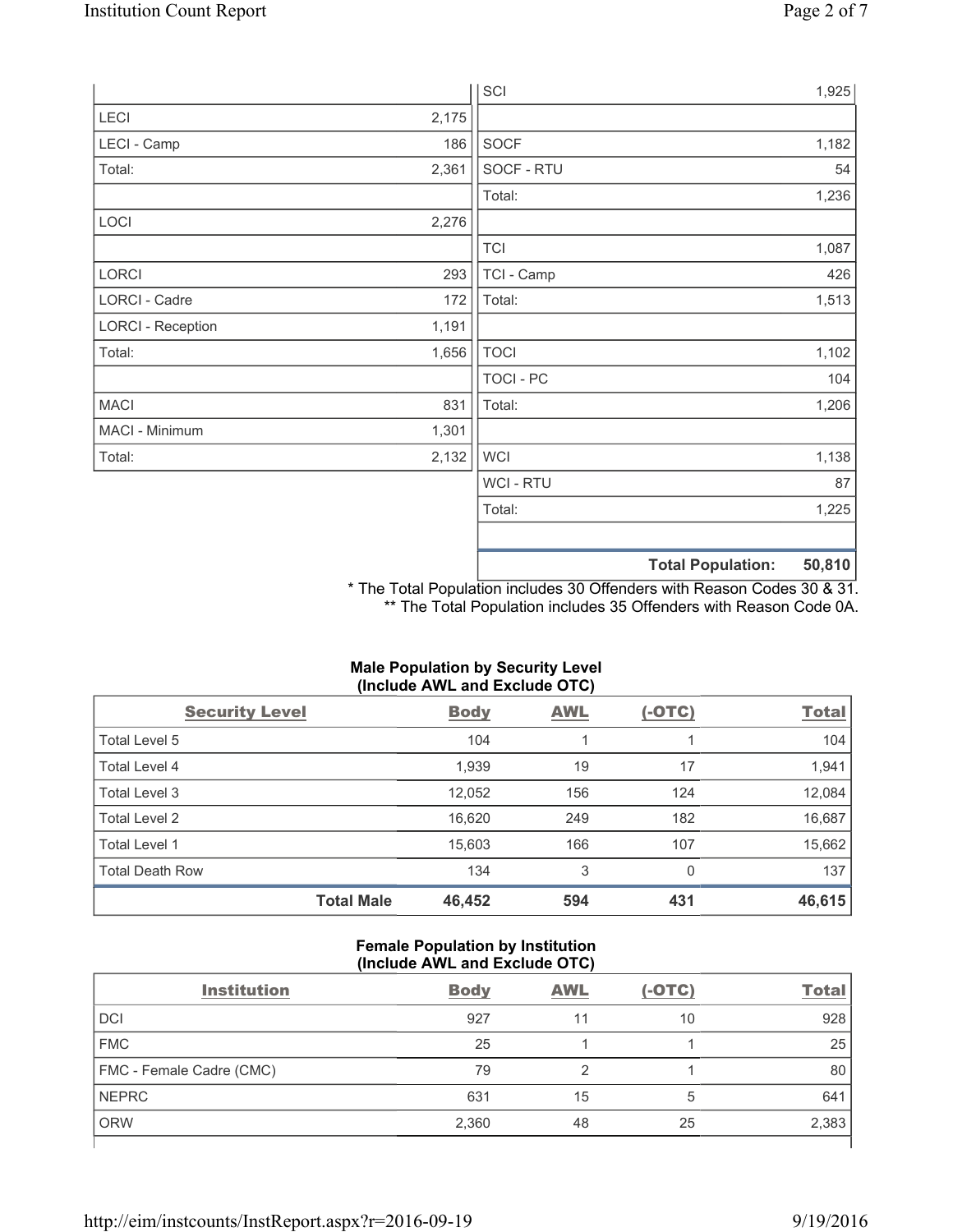| <b>ORW</b> - Death Row |                          |        |     |     |        |
|------------------------|--------------------------|--------|-----|-----|--------|
| ORW - PC               |                          | 13     | 0   |     | 13     |
| <b>ORW</b> - Reception |                          | 211    |     |     | 211    |
| <b>ORW - RTU</b>       |                          | 42     |     |     | 42     |
|                        | <b>Total Female</b>      | 4,289  | 77  | 42  | 4,324  |
|                        |                          |        |     |     |        |
|                        | <b>Total Population:</b> | 50,741 | 671 | 473 | 50,939 |

#### **Male Population by Institution: Security Level 5 (Include AWL and Exclude OTC)**

|              | <b>Institution</b>   | <b>Body</b> | <b>AWL</b> | $(-OTC)$ | <b>Total</b> |
|--------------|----------------------|-------------|------------|----------|--------------|
| <b>MANCI</b> |                      |             |            |          |              |
| <b>OSP</b>   |                      | 101         |            |          | 101          |
| <b>SOCF</b>  |                      |             |            |          |              |
| SOCF - RTU   |                      |             |            |          |              |
|              | <b>Total Level 5</b> | 104         |            |          | 104          |

### **Male Population by Institution: Security Level 4 (Include AWL and Exclude OTC)**

| <b>Institution</b>       | <b>Body</b>    | <b>AWL</b>          | $(-OTC)$            | <b>Total</b>              |
|--------------------------|----------------|---------------------|---------------------|---------------------------|
| ACI                      | $\overline{2}$ | $\mathsf{O}\xspace$ | $\mathsf{O}\xspace$ | $\mathbf 2$               |
| CCI                      | $\overline{4}$ | $\mathsf{O}\xspace$ | 0                   | $\overline{4}$            |
| CRC                      | 15             | $\mathbf 0$         | $\mathbf 0$         | 15                        |
| CRC - Reception          | $\overline{2}$ | $\mathsf{O}\xspace$ | $\mathsf{O}\xspace$ | $\sqrt{2}$                |
| LECI                     | 13             | $\mathsf{O}\xspace$ | $\mathsf{O}\xspace$ | 13                        |
| LOCI                     | $\sqrt{3}$     | $\mathsf{O}\xspace$ | $\mathsf{O}\xspace$ | $\sqrt{3}$                |
| LORCI                    | $\,6\,$        | $\overline{2}$      | $\overline{2}$      | $\,6\,$                   |
| <b>LORCI - Reception</b> | 1              | $\mathbf 0$         | $\mathsf{O}\xspace$ | $\mathbf{1}$              |
| <b>MANCI</b>             | 31             | $\mathsf{O}\xspace$ | $\mathsf{O}\xspace$ | 31                        |
| <b>NCCI</b>              | 8              | $\mathbf 0$         | $\mathsf{O}\xspace$ | $\,8\,$                   |
| NCI                      | 3              | $\mathsf{O}\xspace$ | $\mathsf{O}\xspace$ | $\ensuremath{\mathsf{3}}$ |
| <b>OSP</b>               | 363            | $\overline{4}$      | 4                   | 363                       |
| <b>RCI</b>               | 25             | $\mathsf{O}\xspace$ | $\mathsf{O}\xspace$ | 25                        |
| SCI                      | 5              | $\mathsf{O}\xspace$ | $\mathsf 0$         | $\sqrt{5}$                |
| SOCF                     | 1,169          | 11                  | $10$                | 1,170                     |
| SOCF - RTU               | 49             | $\mathsf{O}\xspace$ | $\mathsf{O}\xspace$ | 49                        |
| <b>TCI</b>               | 1              | $\mathsf{O}\xspace$ | $\mathsf{O}\xspace$ | $\mathbf{1}$              |
| <b>TOCI</b>              | 199            | $\overline{2}$      | 1                   | 200                       |
| <b>TOCI - PC</b>         | 18             | $\mathsf{O}\xspace$ | $\mathsf{O}\xspace$ | 18                        |
| <b>WCI</b>               | 17             | $\mathsf{O}\xspace$ | $\mathsf{O}\xspace$ | 17                        |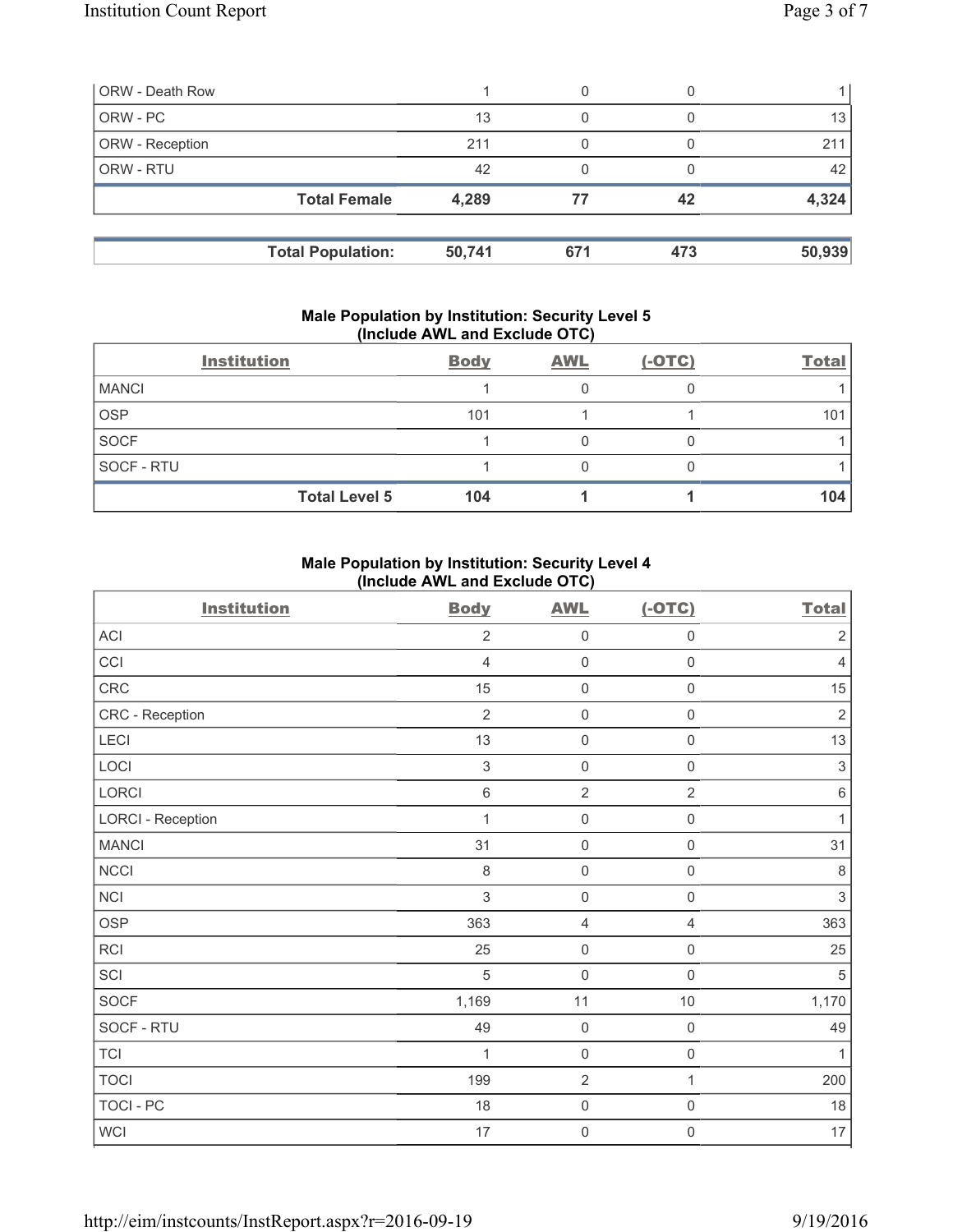| <b>WCI-RTU</b> |                      |       |    |       |
|----------------|----------------------|-------|----|-------|
|                | <b>Total Level 4</b> | 1.939 | 19 | 1,941 |

| <b>Institution</b>                | $(III)$ and $III$ and $I$ and $II$ and $II$<br><b>Body</b> | <b>AWL</b>                | $(-OTC)$            | <b>Total</b>              |
|-----------------------------------|------------------------------------------------------------|---------------------------|---------------------|---------------------------|
| ACI                               | 28                                                         | $\mathsf{O}\xspace$       | 0                   | 28                        |
| <b>BECI</b>                       | $\boldsymbol{9}$                                           | $\mathsf{O}\xspace$       | $\mathsf{O}\xspace$ | $\boldsymbol{9}$          |
| CCI                               | 10                                                         | $\mathsf{O}\xspace$       | $\mathsf 0$         | 10                        |
| CRC                               | 87                                                         | $\boldsymbol{9}$          | $\overline{7}$      | 89                        |
| CRC - Cadre                       | 175                                                        | $\mathbf 1$               | 1                   | 175                       |
| CRC - Reception                   | 796                                                        | 19                        | 13                  | 802                       |
| CRC - RTU                         | 46                                                         | $\mathsf{O}\xspace$       | $\mathsf 0$         | 46                        |
| CRC - Youth                       | 1                                                          | $\mathsf{O}\xspace$       | $\mathsf 0$         | 1                         |
| <b>FMC</b>                        | $\sqrt{5}$                                                 | $\mathsf{O}\xspace$       | $\mathsf{O}\xspace$ | $\sqrt{5}$                |
| FMC - Intensive Care - Male (CMC) | $\ensuremath{\mathsf{3}}$                                  | $\mathsf{O}\xspace$       | $\mathsf{O}\xspace$ | $\ensuremath{\mathsf{3}}$ |
| GCI                               | $\overline{2}$                                             | $\mathsf{O}\xspace$       | $\mathsf 0$         | $\sqrt{2}$                |
| <b>LAECI</b>                      | 1                                                          | $\mathsf{O}\xspace$       | $\mathsf{O}\xspace$ | 1                         |
| LECI                              | 2,037                                                      | 11                        | $\mathsf g$         | 2,039                     |
| LOCI                              | 1                                                          | $\mathsf{O}\xspace$       | $\mathsf 0$         | $\mathbf{1}$              |
| LORCI                             | 90                                                         | 37                        | 31                  | 96                        |
| LORCI - Cadre                     | 119                                                        | $\mathsf{O}\xspace$       | $\mathbf 0$         | 119                       |
| <b>LORCI - Reception</b>          | 824                                                        | $\mathsf{O}\xspace$       | $\mathsf{O}\xspace$ | 824                       |
| <b>MACI</b>                       | 761                                                        | 3                         | 3                   | 761                       |
| <b>MANCI</b>                      | 2,170                                                      | 22                        | 20                  | 2,172                     |
| MCI                               | 1                                                          | $\mathsf{O}\xspace$       | $\mathbf 0$         | 1                         |
| <b>NCCI</b>                       | $\,6\,$                                                    | 1                         | $\mathbf{1}$        | 6                         |
| <b>NCI</b>                        | $\overline{4}$                                             | $\mathsf{O}\xspace$       | $\mathsf{O}\xspace$ | 4                         |
| PCI                               | 36                                                         | $\mathbf{1}$              | $\mathbf 0$         | 37                        |
| RCI                               | 1,833                                                      | 26                        | 18                  | 1,841                     |
| <b>RICI</b>                       | 10                                                         | $\mathsf{O}\xspace$       | $\mathsf 0$         | $10$                      |
| SCI                               | 6                                                          | $\mathsf{O}\xspace$       | $\mathsf{O}\xspace$ | $\,6\,$                   |
| SOCF                              | 5                                                          | $\mathsf{O}\xspace$       | 0                   | $\,$ 5 $\,$               |
| SOCF - RTU                        | $\overline{4}$                                             | $\mathsf{O}\xspace$       | $\mathsf 0$         | 4                         |
| <b>TCI</b>                        | 1,018                                                      | 15                        | 11                  | 1,022                     |
| TCI - Camp                        | 1                                                          | $\mathsf{O}\xspace$       | $\mathsf 0$         | $\mathbf{1}$              |
| <b>TOCI</b>                       | 768                                                        | $\ensuremath{\mathsf{3}}$ | 3                   | 768                       |
| <b>TOCI - PC</b>                  | 86                                                         | $\mathbf 0$               | $\mathsf{O}\xspace$ | 86                        |
| <b>WCI</b>                        | 1,031                                                      | $\,8\,$                   | $\overline{7}$      | 1,032                     |
| WCI - RTU                         | 78                                                         | $\mathsf{O}\xspace$       | $\mathsf{O}\xspace$ | 78                        |

# **Male Population by Institution: Security Level 3 (Include AWL and Exclude OTC)**

ľ

٦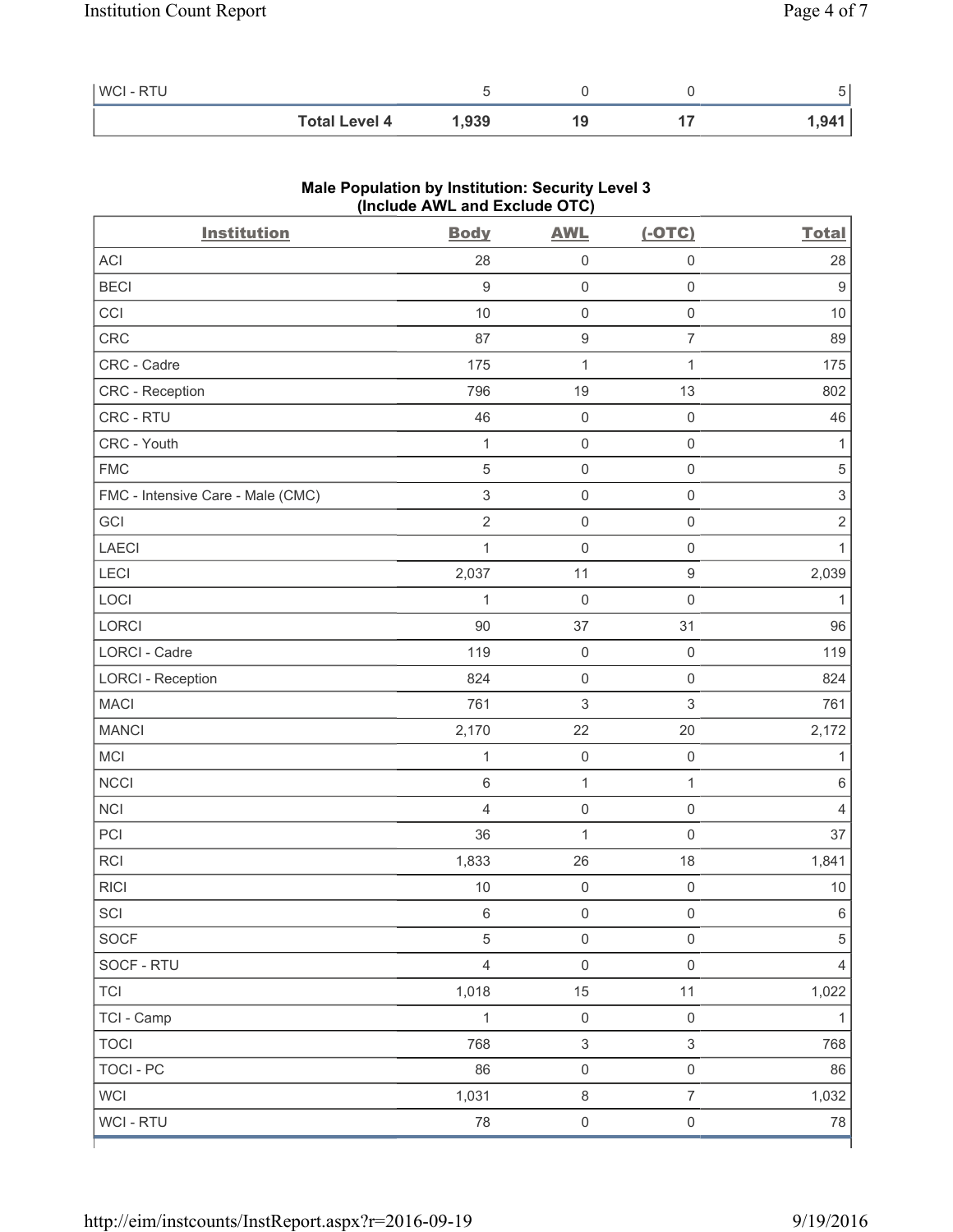| <b>Total Level 3</b> | 12,052 | 156 | 124 | 12,084 |
|----------------------|--------|-----|-----|--------|
|----------------------|--------|-----|-----|--------|

| <b>Institution</b>                | <b>Body</b>               | <b>AWL</b>          | $(-OTC)$                  | <b>Total</b>   |
|-----------------------------------|---------------------------|---------------------|---------------------------|----------------|
| ACI                               | 722                       | $\overline{4}$      | $\ensuremath{\mathsf{3}}$ | 723            |
| ACI - PC                          | 91                        | $\mathbf 0$         | $\mathsf{O}\xspace$       | 91             |
| <b>ACI - RTU</b>                  | 74                        | $\mathsf{O}\xspace$ | $\mathsf{O}\xspace$       | 74             |
| <b>BECI</b>                       | 1,437                     | 29                  | 22                        | 1,444          |
| CCI                               | 1,804                     | 17                  | 12                        | 1,809          |
| <b>CRC</b>                        | 164                       | $\sqrt{5}$          | $\sqrt{2}$                | 167            |
| CRC - Cadre                       | 51                        | $\mathsf{O}\xspace$ | $\mathsf{O}\xspace$       | 51             |
| CRC - Reception                   | 161                       | $\,6\,$             | $\sqrt{5}$                | 162            |
| CRC - RTU                         | $\overline{4}$            | $\mathsf{O}\xspace$ | $\mathsf 0$               | $\overline{4}$ |
| CRC - Youth                       | $\mathsf 0$               | $\mathbf 1$         | $\mathbf{1}$              | $\mathsf 0$    |
| <b>FMC</b>                        | $\sqrt{5}$                | $\mathsf{O}\xspace$ | $\mathsf 0$               | 5              |
| FMC - Intensive Care - Male (CMC) | 16                        | $\mathbf 1$         | $\mathsf{O}\xspace$       | 17             |
| GCI                               | 698                       | $\overline{7}$      | $\sqrt{2}$                | 703            |
| <b>GCI-RTU</b>                    | $\mathsf 9$               | $\mathbf 0$         | $\mathsf{O}\xspace$       | $\mathsf g$    |
| <b>LAECI</b>                      | 1,116                     | 18                  | 12                        | 1,122          |
| LECI                              | 115                       | $\mathbf 0$         | $\mathbf 0$               | 115            |
| LOCI                              | 1,272                     | 16                  | 14                        | 1,274          |
| LORCI                             | 138                       | 27                  | 27                        | 138            |
| LORCI - Cadre                     | 47                        | $\mathsf{O}\xspace$ | $\mathsf{O}\xspace$       | 47             |
| <b>LORCI - Reception</b>          | 263                       | $\mathbf{1}$        | $\mathbf{1}$              | 263            |
| <b>MACI</b>                       | 70                        | $\overline{2}$      | $\mathbf{1}$              | 71             |
| <b>MANCI</b>                      | 46                        | $\overline{2}$      | $\overline{2}$            | 46             |
| MCI                               | 1,604                     | 19                  | 13                        | 1,610          |
| MCI - Camp                        | $\mathbf 1$               | $\mathbf 0$         | $\mathbf 0$               | $\mathbf{1}$   |
| <b>NCCI</b>                       | 1,511                     | 16                  | 11                        | 1,516          |
| NCCI - Camp                       | 22                        | 0                   | 0                         | $22 \n$        |
| <b>NCI</b>                        | 1,660                     | 30                  | 22                        | 1,668          |
| PCI                               | 716                       | 12                  | $\overline{7}$            | 721            |
| RCI                               | 267                       | $\mathsf{O}\xspace$ | $\mathsf{O}\xspace$       | 267            |
| <b>RICI</b>                       | 1,568                     | 25                  | 15                        | 1,578          |
| SCI                               | 817                       | 11                  | $10$                      | 818            |
| <b>TCI</b>                        | 31                        | $\mathsf{O}\xspace$ | $\mathsf 0$               | 31             |
| <b>TOCI</b>                       | 28                        | $\mathsf{O}\xspace$ | $\mathsf 0$               | 28             |
| WCI                               | 89                        | $\mathsf{O}\xspace$ | $\mathsf{O}\xspace$       | 89             |
| WCI - RTU                         | $\ensuremath{\mathsf{3}}$ | $\mathsf{O}\xspace$ | $\mathsf{O}\xspace$       | $\,$ 3 $\,$    |

## **Male Population by Institution: Security Level 2 (Include AWL and Exclude OTC)**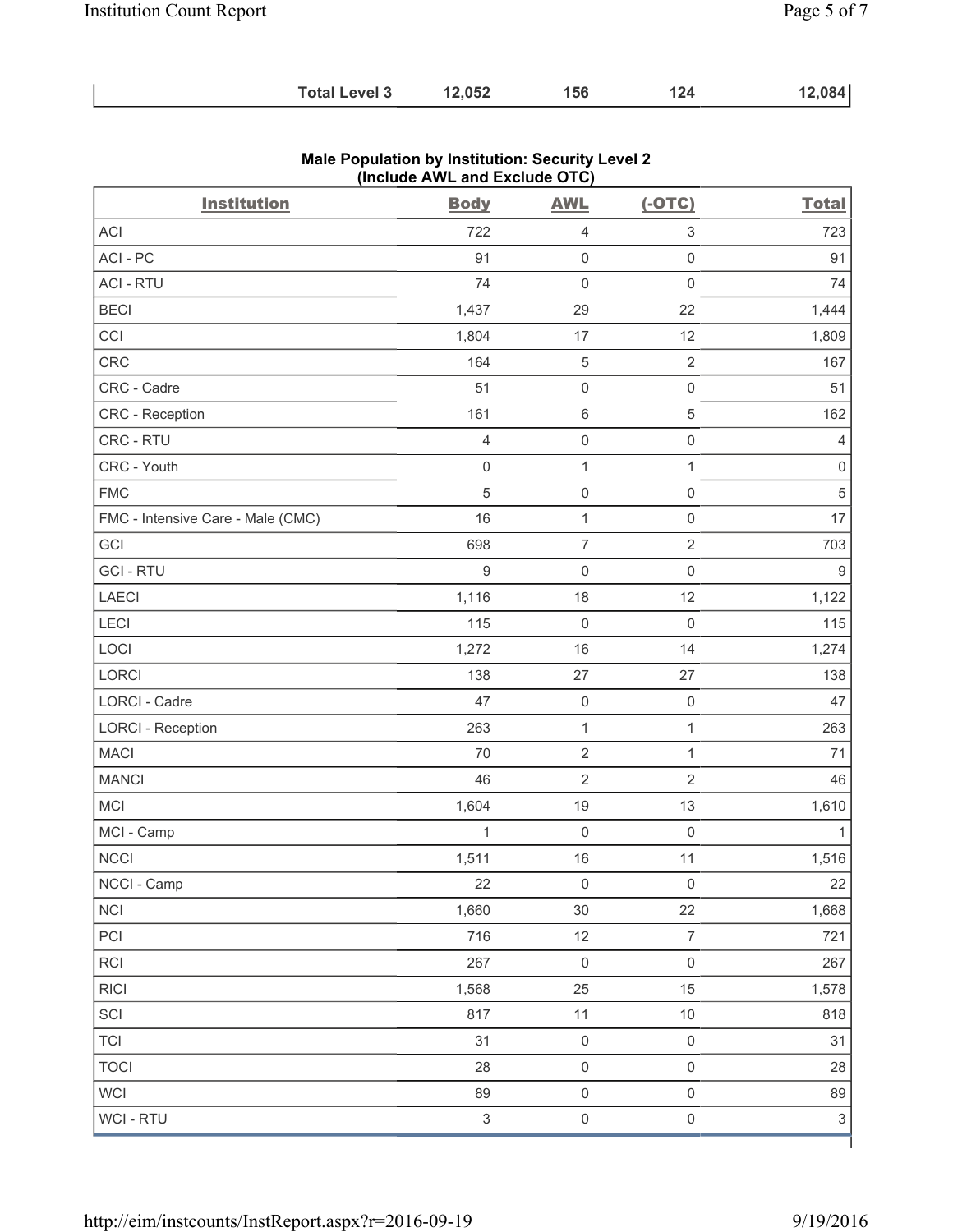| <b>Total Level 2</b> | 16,620 | 249 | 182 | 16,687 |
|----------------------|--------|-----|-----|--------|
|----------------------|--------|-----|-----|--------|

| <b>Institution</b>                | <b>Body</b>  | <b>AWL</b>                | $(-OTC)$                  | <b>Total</b> |
|-----------------------------------|--------------|---------------------------|---------------------------|--------------|
| <b>ACI</b>                        | 692          | 1                         | 1                         | 692          |
| ACI-PC                            | $\mathbf{1}$ | $\mathbf 0$               | $\mathsf 0$               | 1            |
| <b>ACI - RTU</b>                  | 28           | $\mathbf 0$               | $\mathsf{O}\xspace$       | 28           |
| <b>BECI</b>                       | 765          | 15                        | $\overline{7}$            | 773          |
| <b>BECI - Camp</b>                | 478          | $\mathbf 0$               | $\mathsf{O}\xspace$       | 478          |
| CCI                               | 764          | $\overline{7}$            | 6                         | 765          |
| CRC                               | 99           | $\overline{4}$            | $\ensuremath{\mathsf{3}}$ | 100          |
| CRC - Reception                   | 81           | $\mathbf{1}$              | $\mathbf{1}$              | 81           |
| <b>FMC</b>                        | 462          | $\overline{7}$            | 4                         | 465          |
| FMC - Intensive Care - Male (CMC) | 22           | $\mathsf{O}\xspace$       | $\mathsf{O}\xspace$       | 22           |
| GCI                               | 503          | 11                        | $\overline{7}$            | 507          |
| GCI - Camp                        | 751          | $\mathbf 1$               | 1                         | 751          |
| <b>GCI-RTU</b>                    | $\sqrt{5}$   | $\mathsf{O}\xspace$       | $\mathsf{O}\xspace$       | 5            |
| <b>LAECI</b>                      | 656          | 5                         | 3                         | 658          |
| LECI                              | 10           | $\mathsf{O}\xspace$       | $\mathsf{O}\xspace$       | 10           |
| LECI - Camp                       | 186          | $\mathsf{O}\xspace$       | $\mathsf{O}\xspace$       | 186          |
| LOCI                              | 1,000        | $\ensuremath{\mathsf{3}}$ | $\sqrt{2}$                | 1,001        |
| <b>LORCI</b>                      | 59           | $\boldsymbol{9}$          | 8                         | 60           |
| <b>LORCI - Cadre</b>              | 6            | $\mathsf{O}\xspace$       | $\mathsf 0$               | $\,6\,$      |
| <b>LORCI - Reception</b>          | 103          | $\mathbf 1$               | $\mathbf{1}$              | 103          |
| MACI - Minimum                    | 1,301        | 10                        | $\overline{7}$            | 1,304        |
| <b>MANCI</b>                      | 23           | $\,8\,$                   | 6                         | 25           |
| MANCI - Camp                      | 393          | $\mathbf{1}$              | $\mathbf{1}$              | 393          |
| MCI                               | 550          | $\,8\,$                   | 4                         | 554          |
| MCI - Camp                        | 365          | $\mathsf{O}\xspace$       | $\mathsf 0$               | 365          |
| <b>NCCI</b>                       | 874          | 11                        | 6                         | 879          |
| NCCI - Camp                       | 452          | $\mathsf{O}\xspace$       | $\mathsf{O}\xspace$       | 452          |
| <b>NCI</b>                        | 788          | $\overline{7}$            | 5                         | 790          |
| <b>OSP</b>                        | $\,8\,$      | $\overline{4}$            | $\overline{2}$            | $10$         |
| OSP - Camp                        | 117          | $\mathbf 1$               | $\mathbf{1}$              | 117          |
| PCI                               | 1,341        | 22                        | $10$                      | 1,353        |
| <b>RICI</b>                       | 1,048        | 10                        | $\,8\,$                   | 1,050        |
| SCI                               | 1,097        | $\,6\,$                   | $\mathfrak{S}$            | 1,100        |
| SOCF                              | $\,6\,$      | $\mathsf{O}\xspace$       | $\mathsf{O}\xspace$       | $\,6\,$      |
| <b>TCI</b>                        | 37           | $\overline{\mathcal{I}}$  | 5                         | 39           |

## **Male Population by Institution: Security Level 1 (Include AWL and Exclude OTC)**